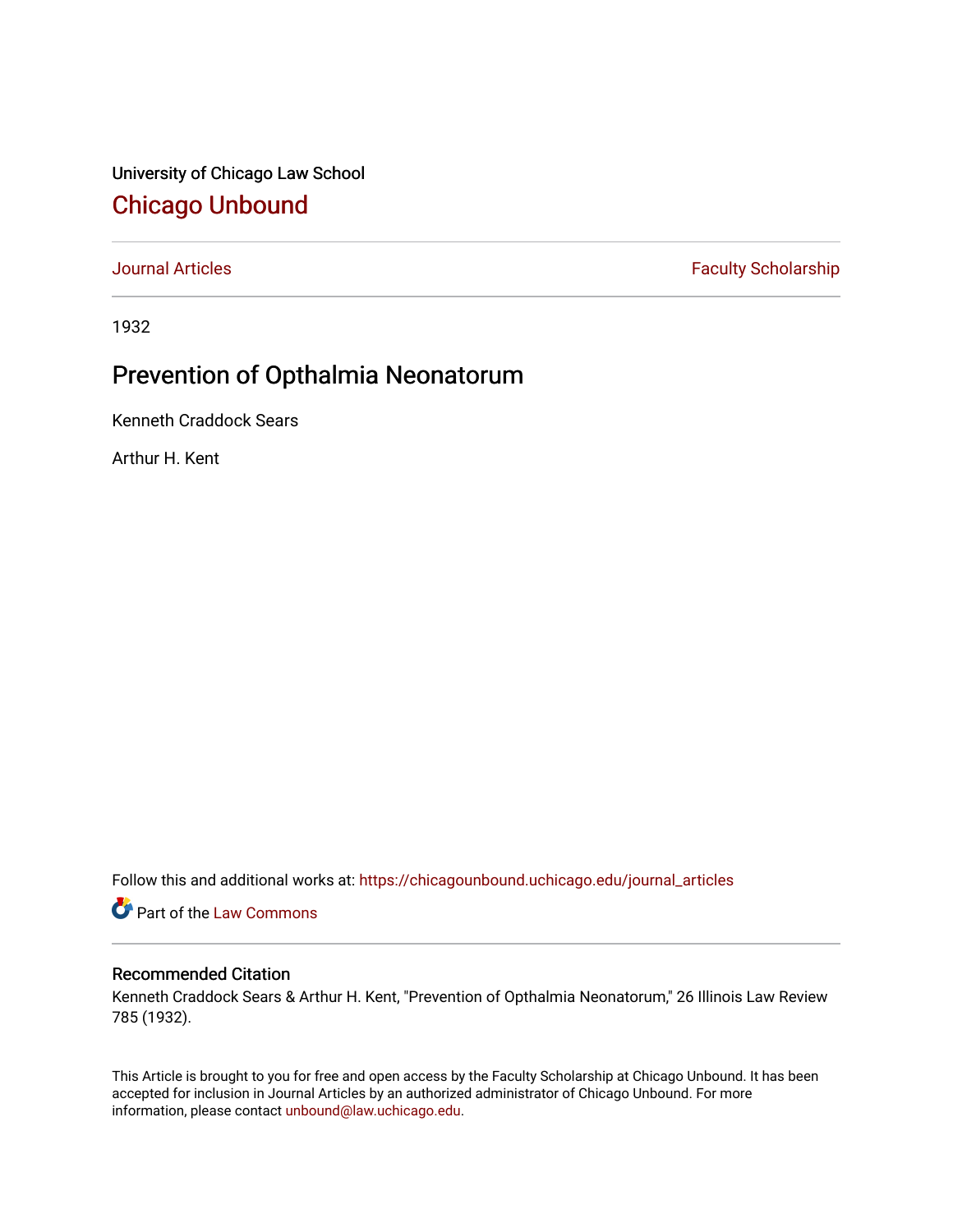# **ILLINOIS LAW REVIEW**

*Published monthly except July to October, inclusive, by Northwestern University Press*

### **\$3.60 PER YEAR PRICE OF THIS NUMBER 75 CENTS**

Subscribers who wish to discontinue their subscription at the end of the subscription<br>period should notify the business office of the REVIEW; otherwise it will be assumed that<br>a continuation of the subscription is desired.

#### BOARD **OF** EDITORS

**E.** W. Puttkammer, University of Chicago

Editor-in-Chief<br>inois Minier Sargent, Northwestern University Harold W. Holt, University of Illinois \*Albert Kocourek, Northwestern University Kenneth **C.** Sears, University of Chicago **Win. E.** Britton, University of Illinois Book Review Editor

#### BOARD OF **MANAGERS**

Laird Bell, University of Chicago Nathan William MacChesney, Northwestern University \*John T. Chadwell, University of Illinois Benjamin Wham, University of Illinois Harold *3.* Clark, Northwestern University Leo **F.** Wormser, University of Chicago And the Board of Editors

#### **ASSOCIATE STUDENT** EDITORS

| University of Chicago | University of Illinois | Northwestern University |
|-----------------------|------------------------|-------------------------|
| *George F. James. Jr. | *Edward W. Cleary      | *George Ray             |
| *Chairman.            |                        |                         |

*The Editorial Board does not assume collective responsibility for any statement in the columns of the* REVIEW. *Each article or communication, including editorial notes, comments on cases, and book reviews, is identified by the name or the initials of the writer.*

## **EDITORIALS**

## PREVENTION OF OPHTHALMIA NEONATORUM

Since 1915 there has been on the Illinois statute books a law designed to prevent a diseased condition known as ophthalmia neonatorum. First, it defines the disease as the condition of the eye or eyes of an infant in which there is any inflammation, swelling, or redness at any time within two weeks after its birth. Section 2 requires a report of such a disease when observed. Section 3 provides that maternity homes and like places shall post copies of the act, instruct employees of their duties under the act, and keep records of the cases. This section also provides that physicians and midwives are to advise the use of a prophylactic to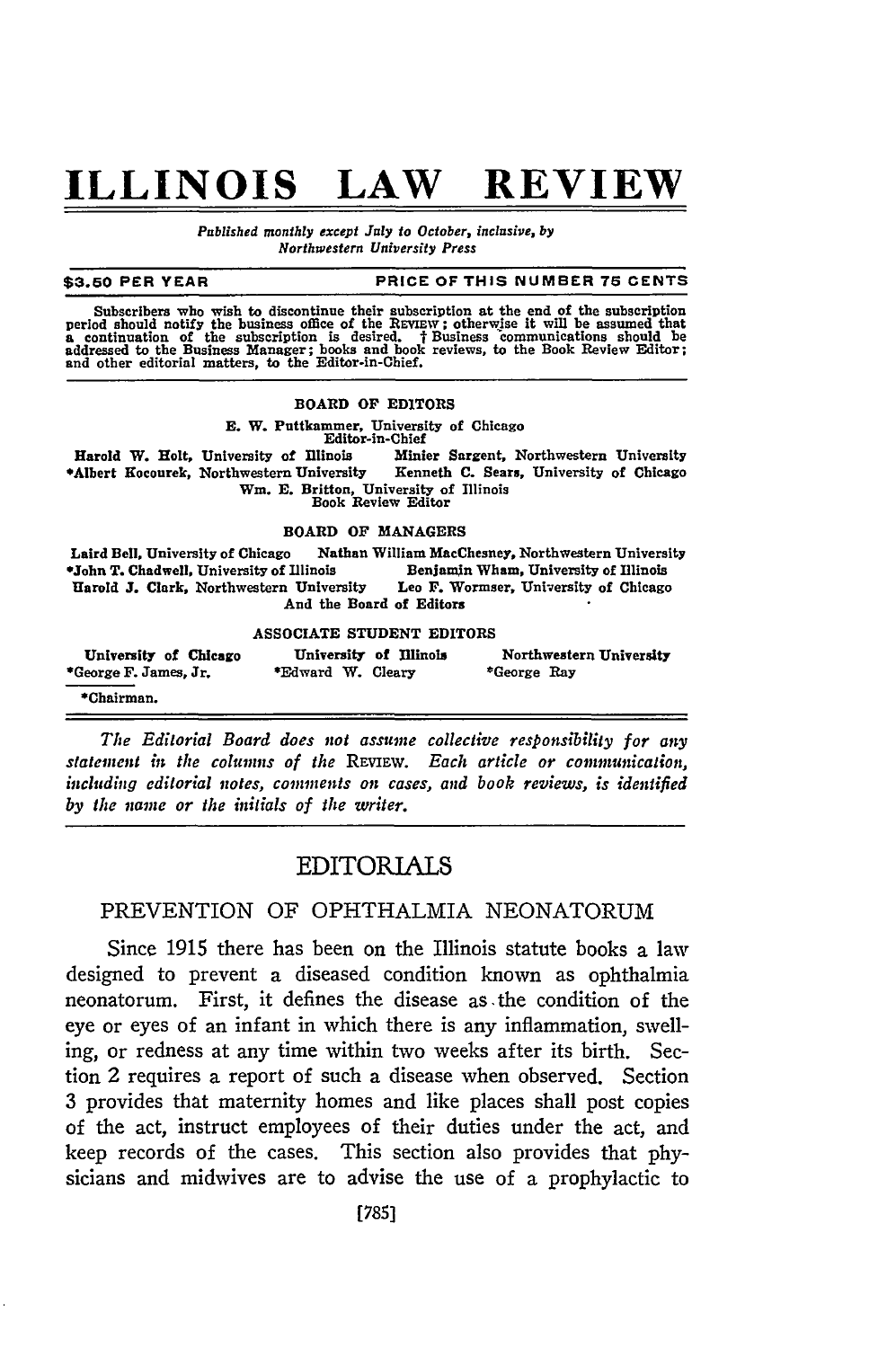combat the disease and also to inform parents of "the dangers and dire consequences" of the disease for the purpose of preventing its development "in cases of childbirth attended **by** midwives."

It should occasion no surprise that the act is weak and unsatisfactory. Accordingly the 57th General Assembly passed a bill amending sections 3 and 8 of the act of **1915. By** virtue of this bill the law would have been so changed that in the future every physician, midwife, or nurse who assists or'is in charge of the birth of any child "shall instill into each eye of the newly-born child, within one hour after birth, one per cent (1%) solution of silver nitrate, or some equally effective prophylactic . . . . "

Governor Emmerson submitted the bill, known as House Bill No. *67,* to Attorney-General Carlstrom for his opinion as to its constitutionality. In due time the Attorney-General delivered his opinion that the proposed law was unconstitutional and Governor Emmerson gave this as his excuse for vetoing it. So far as is known, this is the first time that any law or proposed act has been officially or semi-officially held to be unconstitutional where the purpose of the law was to prevent ophthalmia neonatorum.

A careful reading of the opinion of the Attorney-General fails to disclose anything very tangible as a basis for his conclusion that the proposed legislation was invalid. In the main his ten page opinion is a wearisome repetition of the familiar constitutional bromides. There is very little attempt to analyse previous decisions which have passed upon somewhat similar legislation. However, the point of view of the Attorney-General seems to be as follows: The act must be justified under the police power and the police power is not illimitable. The proposed law interferes with one's liberty to rear one's child according to one's desires. It is therefore arbitrary and an unreasonable limitation upon that liberty because it requires the instillation of a prophylactic as a matter of routine, not merely when there are symptoms or when there is an epidemic in the neighborhood. Thus there is a possible inference in the opinion that if the proposed act were so limited it would be constitutional. This seems to be a fair statement of the essence of the opinion of the Attorney-General.

One constitutional bromide, however, is noticeable by its omission. What of the very great respect that should be accorded the opinion of the Illinois General Assembly that the bill is constitutional? Its members, as well as judges and the Attorney-General, take oaths to obey the constitution. Heretofore in constitutional opinions judges have said as much as if it were a matter of im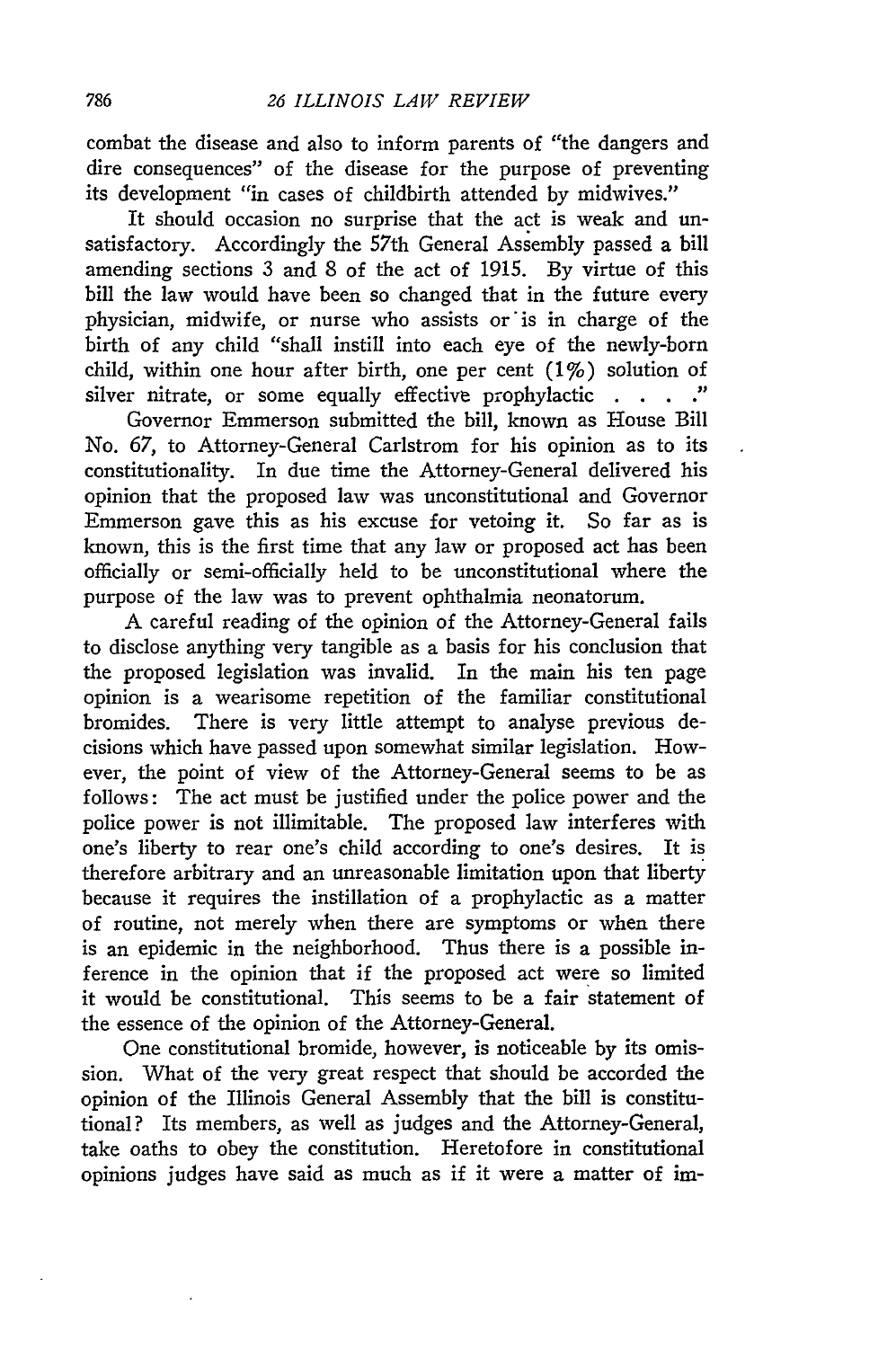portance.' More frequently judges have said that a legislative act is not unconstitutional unless that clearly and palpably would appear to be the situation to reasonable men everywhere.<sup>2</sup> But this bromide appears to be a bitter one for the Attorney-General and accordingly he practically ignores it.3

Without knowing Mr. Carlstrom's strength or weakness in this respect, it is something of a habit with practical politicians and business men to refer to professors as impractical men of wild theories. Why is it, then, that professors are so frequently prodding the guardians of our constitutions into considering the facts as objectively as humanly possible before they deny the constitutionality of a proposed reform? In this instance the reform is apparently offered in good faith as one step in the betterment of conditions that human beings should face. It seems to be a paradox, if politicians and business men are correct, that the honorable Attorney-General of the State of Illinois ignored the facts and that two professors (we hope that we are not given to wild theories) now propose to present the facts which have been gathered from all available sources known to them.

Public Health Bulletin No. 49 (revised edition April, 1923) was printed by the Government Printing Office in Washington and was secured by merely writing for it. There is nothing in Mr. Carlstrom's opinion to indicate that he was familiar with its contents. The bulletin deals with ophthalmia neonatorum, analysing the laws and regulations relating thereto in the United States as of

1. Mr. Justice Holmes in *Gray v. Taylor* (1913) *227* U. S. 51, 56, 33 Sup. Ct. 199, stated: "But it is not lightly to be supposed that a legislature is less faithful to its obligation than a court." A similar utterance will be found in *State v. Fairmont Creamery Co.* (1912) 153 Iowa 702, 133 N. W. 895.

2. In *Sharpless v. Mayor of Philadelphia* (1853) 21 Pa. 147, 59 Am. Dec. 759, it is stated that "There is another rule which must govern us in cases like this; namely, that we can declare an Act of Assembly void, only when it violates the Constitution clearly, palpably, plainly; and in such manner as to leave no doubt or hesitation on our minds. This principle is asserted by judges of every grade, both in the federal and in the state courts; and by some of them it is expressed with much solemnity of language."

A book could be filled with similar utterances by courts in this country.

3. The only statement in the opinion of Attorney-General Carlstrom that is in point is as follows: "The general rule is that statutes enacted to promote the public health should be liberally construed to carry out such purpose, and every intendment is to be allowed in favor of their validity." Compared with the utterance from the Pennsylvania court, supra, note 2, the assertion of the Attorney General is altogether too weak. Apparently he was placing a soft pedal upon the presumption that the statute in question was constitutional.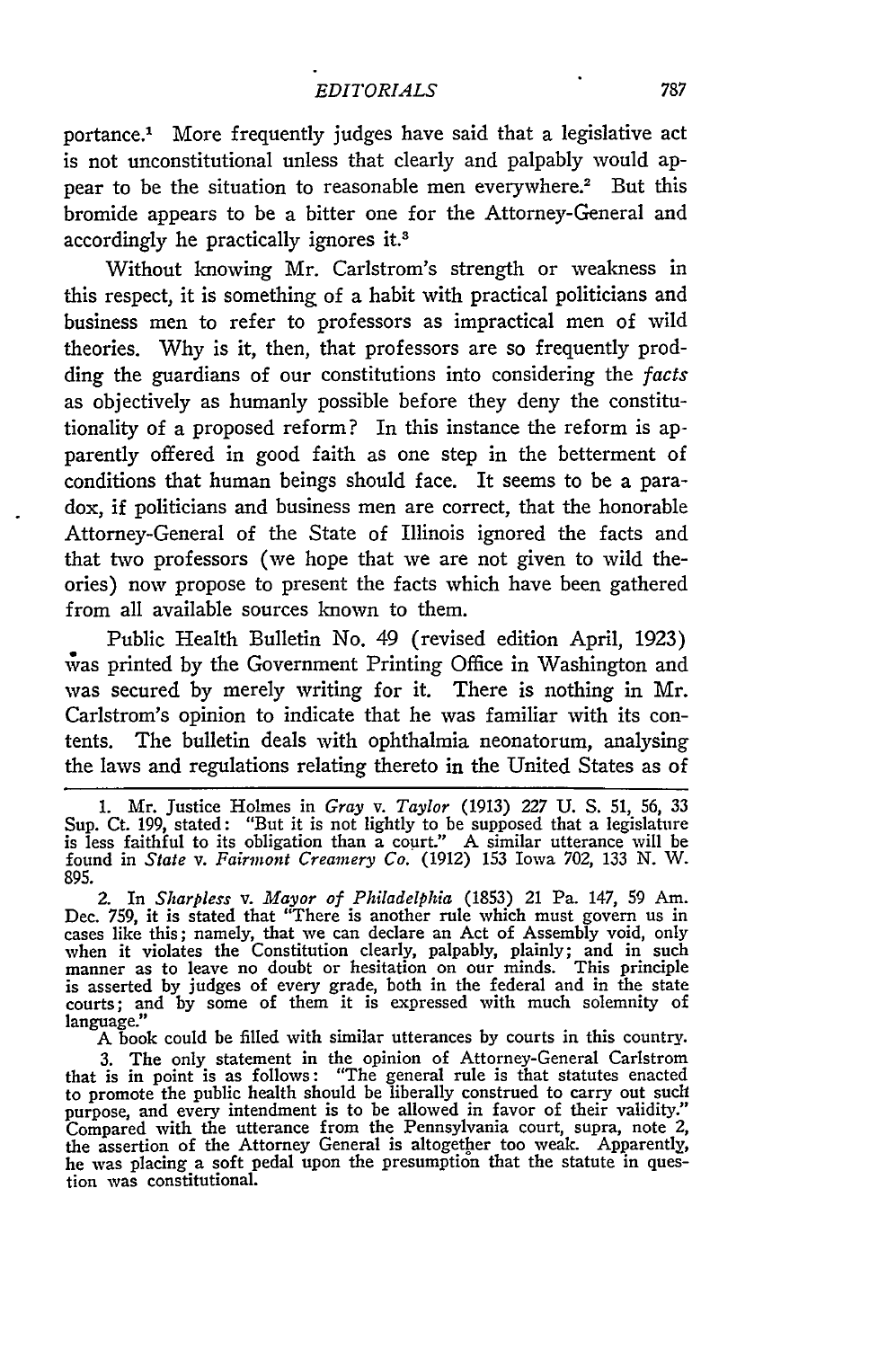date set forth. From this bulletin we quote the following statements:

"A Committee of the British Medical Association found that more than one-third of those in the schools for the blind of Great Britain owed their affliction to this disease. In the various blind asylums and schools of Scotland, in 1912, the percentage of cases due to ophthalmia neonatorum varied from 27 to 75 per cent, the average being about 35 per cent. . **.** . It has been conservatively estimated that ophthalmia neonatorum is responsible for about 20 per cent of the blind in the United States. . . **.** In no field of disease control is the probability of success so certain as the prevention of eye infections in the new born. . **.** . Notwithstanding this great economic loss to the state on account of ophthalmia neonatorum, it was not until 1881 that Cred6 gave to the world a prophylactic, thereby connecting forever his name with the prevention of the disease, and the subsequent saving of the sight of infants. The effective and simple way in which he checked the infection by the use of silver salts, and the statistics compiled by him and others gave substantial support to his theories, which have been gradually incorporated in the sanitary policy of all civilized countries. Legislative bodies, both in this country and abroad, having had impressed upon them the importance of the disease, have adopted various legal measures for its control. . **.** . Eye infections of new-born infants may be practically eliminated by the timely use of a reliable prophylactic, yet a very large majority of the physicians officiating at childbirth do not use a prophylactic as a routine procedure, even in the states where its use is mandatory. Owing to the popular belief that eye inflammations of the new born are caused only by venereal disease infection, it is very probable that many physicians refrain from the routine use of a prophylactic because of the implied stigma."

In Reprint No. 14 from Venereal Disease Information Vol. 10, No. 4, April 20, 1929, as issued by the United States Public Health Service, appears the following on page  $16$ :<sup>4</sup>

"Gonorrheal ophthalmia neonatorum.-This is a preventable and, therefore, controllable condition. It is a disease of the innocent, as the child receives the infection in its passage through the birth canal. The symptoms occur usually twenty-four hours after birth, and even when the infection is in the hands of the skilled specialist, partial or total blindness may result. One-half of the blindness dating from birth, and upward of one-third of the blindness in institutions, is caused

<sup>4.</sup> In Volume XI, No. 3, page 118 of the same publication there is a summary of an article by George Mackay from the British Medical Journal, London, 1930, I, 61. This summary contains an interesting statement of the experience in Scotland with reference to opthalmia neonatorum and the successful treatment of the disease by the instillation of a silver nitrate solution into the eyes of newly born infants. The summary is omitted here solely because of the lack of space. See also, "A Veto on Prophylaxis for Opthalmia Neonatorum" (1931) 96 Jour. of the Am. Med. Ass'n 1874.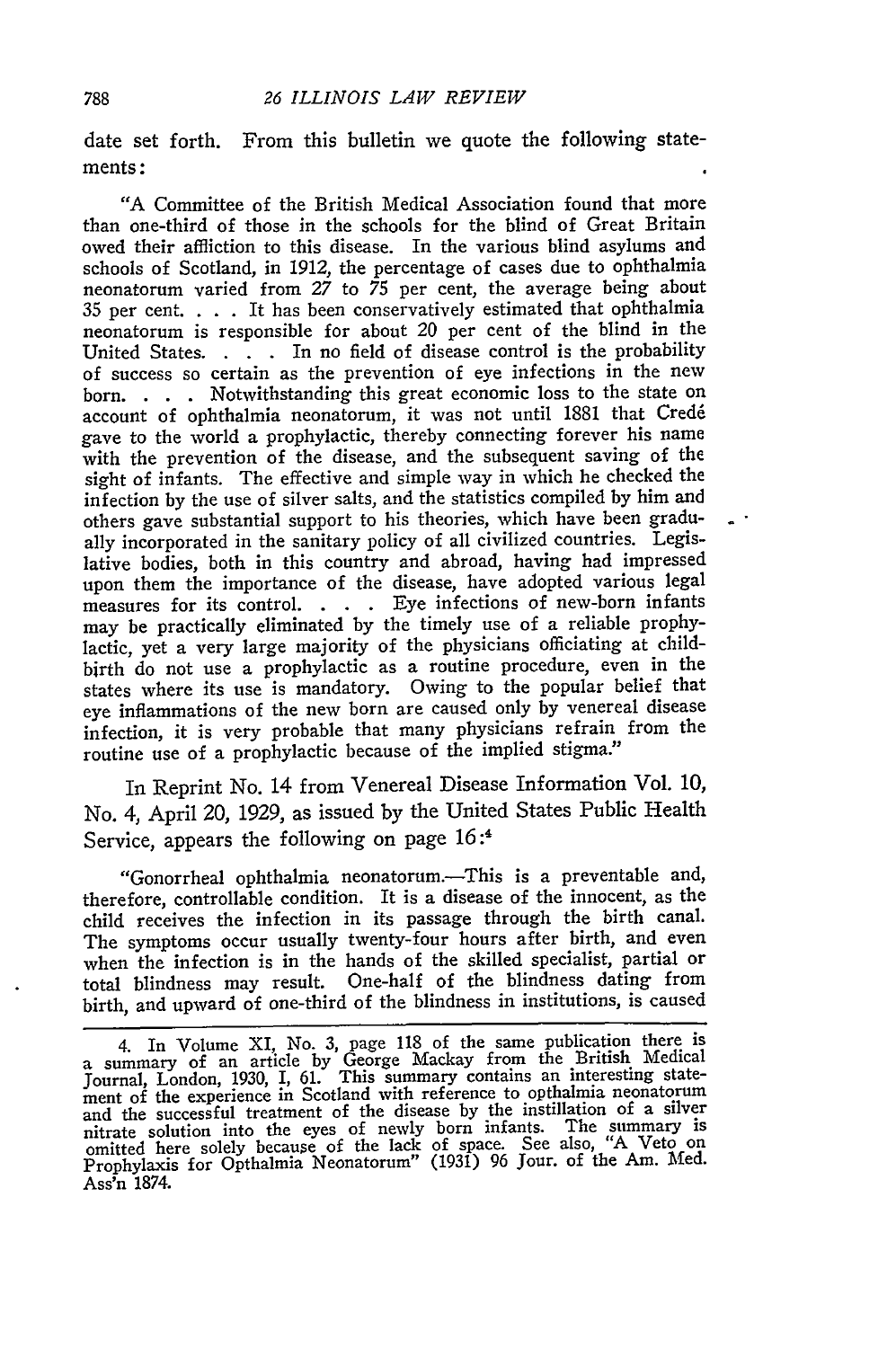by the gonococcus. The prevention of such tragedies is readily accomplished by the use of a one per cent solution of silver nitrate which is dropped into the eyes immediately after birth. Most states have laws which make this procedure mandatory."

We are indebted to the National Society for the Prevention of Blindness, 450 Seventh Avenue, New York City, for the following recitation of facts:

"At the annual meeting of the American Medical Association in June, 1906, the following resolution was adopted: 'Whereas, notwithstanding the long-continued efforts of the medical profession to make generally known the infectious character of ophthalmia neonatorum and its dangers to sight, the ranks of the blind are still largely increased annually by those who have unnecessarily lost their vision as a result of this disease, and whereas we possess in the silver salts an almost absolute specific for its prevention and treatment, therefore, be it resolved, that this Section recommends that a committee . . . be appointed . . . to formulate and make effective the details of a plan that may give uniform legislation and definite instruction to the profession and laity concerning the prevention and treatment of this disease.<sup>*'*</sup> . . .

"The . . . number of states requiring the use of a prophylactic in eyes at birth has increased as follows:

1905- 0 states having law or regulation requiring prophylactic.

1915- 6 states having law or regulation requiring prophylactic.

1930-35 states having law or regulation requiring prophylactic.

"Replies to questionnaires . . . showed that all of the fifty-four departments of obstetrics in medical colleges of the United States and Canada replying teach that a prophylactic should be used in the eyes of all babies at birth. In the same inquiry all maternity hospitals replying state that a prophylactic is used routinely at all births.

"It will be noted that in the above the recommendations apply to all births. Those who do not recommend it for all babies are disregarding the fact that cases in which it will be used cannot be selected on the basis of exposure, or suspected exposure, to gonorrheal infection. It is now known that about forty per cent of the infections of eyes are due to pneumococcus, bacterium coli, streptococcus, staphylococcus, etc. Such infections cannot be so readily predicted, and therefore should be guarded against by means of the prophylactic which is considered equally effective in these cases.

"The treatment which is most generally recommended (one per cent silver nitrate) is simple. In fact it is more nearly comparable to good antiseptic cleansing technique than to medical treatment. Proof of this is the fact that the illiterate southern negro midwife can readily learn to do it and in her hands it is not proving dangerous. **.**

"The wax ampules containing silver nitrate as supplied by boards of health are practically fool-proof at present and improvements are constantly being made in such products. . **..**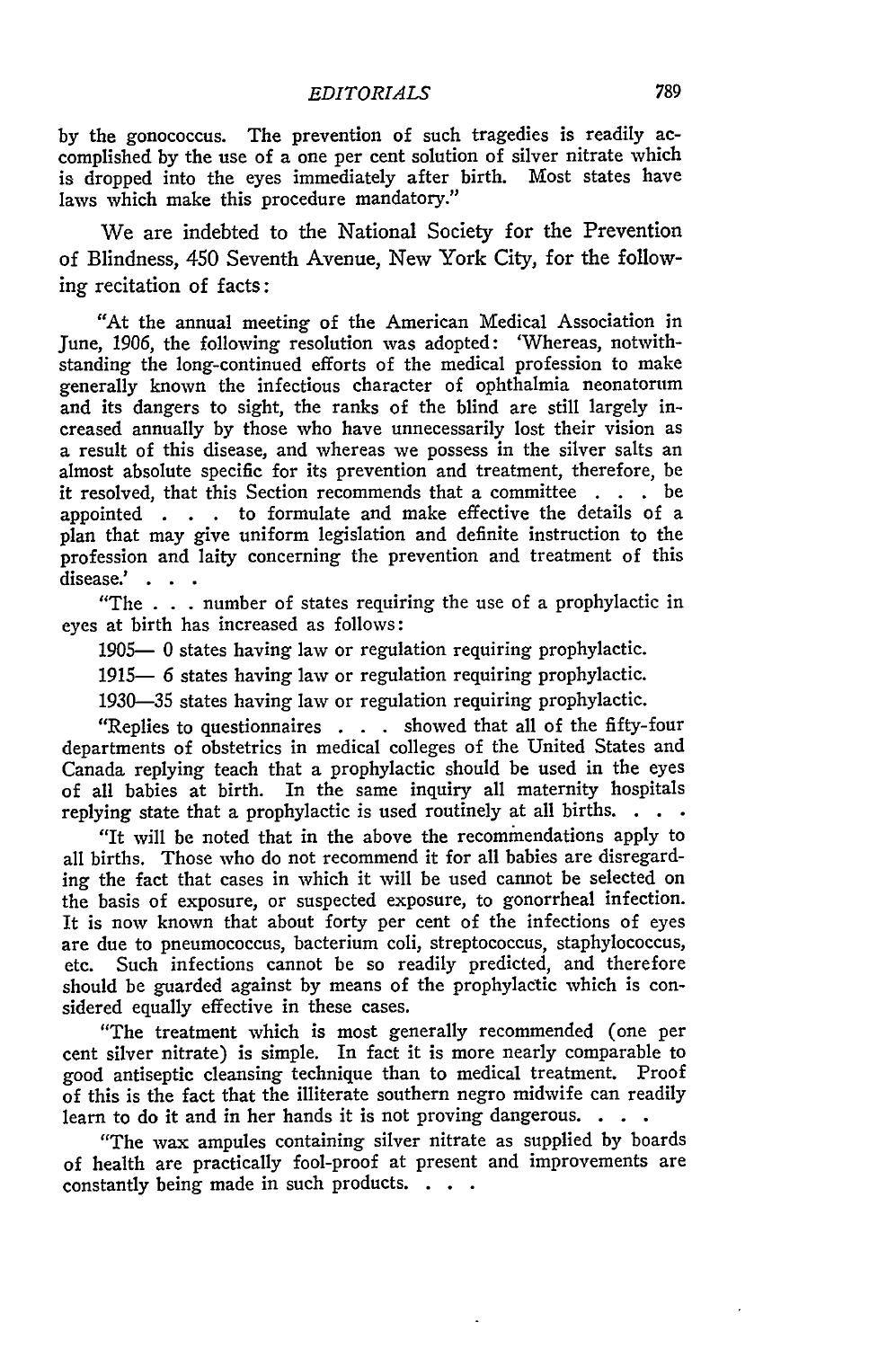"It is true that in response to an inquiry in 1925 some complaints of cases resulting in slight irritations were received from health officers, etc., but none of these reported serious consequences.

"Reports of bad results when investigated prove to be due to accidental use of the wrong medicament. The necessity for adopting measures that will insure prevention of this disease is indicated by the fact that twenty-five years ago about one-third of the pupils entering schools for the blind were cases due to ophthalmia neonatorum. some schools the rate was even higher. Evidence of the effectiveness of the preventive measures is plentiful. See the following statistical proofs:

" $(a)$  Cause figures from schools for the blind in the United States show that whereas, of the pupils entering in the school year, 1906-07, 28.2% were blinded by ophthalmia neonatorum, in the year 1929-30 the per cent was 9.2%, a decrease of 67%.

*"(b)* Figures based on midwife births in Philadelphia show that in 1914 (the year before the adoption of the regulation requiring the use of a prophylactic by midwives) there were 52.3 cases of sore eyes from all causes per 1000 births. In 1916 (the year following the adoption of the regulation) the rate was 10.3. By 1928 it had fallen to 5.1.

" $(c)$  Also in Philadelphia at the Wills Eye Hospital among 21,888 patients applying for treatment in *1929,* only one was a case of ophthalmia neonatorum, a rate of .05 per 1000, while in 1914 the rate had been 1.23 per 1000."

Through the courtesy of the Illinois Society for the Prevention of Blindness, 203 N. Wabash Avenue, Chicago, we were furnished a copy of a letter dated February 27, 1931, from the State Board of Health of Madison, Wisconsin, to Dr. Andy Hall, Director of Public Health, Springfield, Illinois. This letter stated that during the past calendar year only twelve cases of ophthalmia were reported by the various local health officers and that for "several years" no case of total blindness resulting from ophthalmia had been reported, and as far as could be determined no case of total blindness was traceable to that cause. In the State of Wisconsin, according to the letter, the use of the silver nitrate solution is mandatory in all cases.

By way of contrast the Illinois Association has stated that its records show that since the present law was adopted in Illinois in 1915, seventy-one babies have lost their vision unnecessarily. It also estimated that these seventy-one babies will cost the State of Illinois \$651,780 to educate and that to pension them for fifty years will cost the state \$1,295,750. There is also a statement in the literature of this organization that "last year in Chicago seventy babies were saved from blindness by our ophthalmia nurse."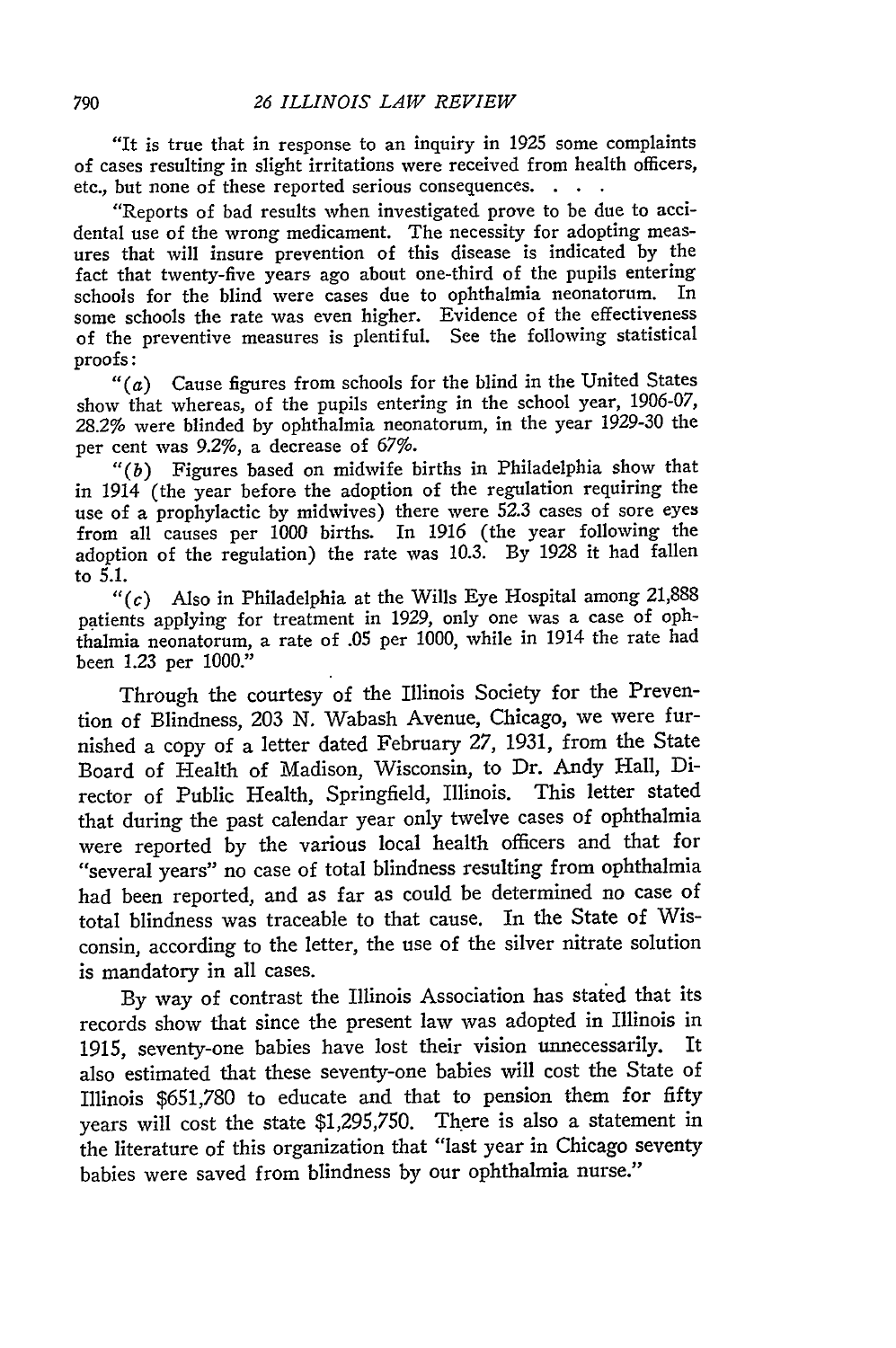The facts above set forth should demonstrate to any person who is willing to believe in the germ theory of disease that: **(1)** Ophthalmia neonatorum is a serious infection which can be prevented or cured in nearly all instances **by** proper precautions and treatment. (2) The disease does not seem to be one that occurs in the form of epidemics as that term is popularly interpreted. **(3) A** great risk is being incurred if silver nitrate or other effective prophylactic is not instilled in the eyes as soon as possble after birth. To await the occurrence of symptoms is to invite unnecessary danger. (4) The instillation of a prophylactic is exceedingly simple and involves no more than a minimum amount of danger. The prophylactic itself causes no unfavorable reaction beyond a temporary irritation. Human imperfection is such that it cannot be expected that where so many are instilling a prophylactic no mistakes will occur. **(5)** The beneficial results **by** virtue of such preventive treatment have been demonstrated as certainly as anything in the prevention of diseases can be demonstrated. **(6)** The instillation of a prophylactic can occur and normally will occur in such a way as to give as little offense as possible to the sensitiveness of parents who are committed to faith cures. **(7)** The welfare of helpless infants and the cost of blind children to the state have been the propelling causes in the adoption of much legislation similar to that sought in Illinois. This legislation has proved to be exceedingly beneficial and there is reason to hope that if it becomes universal and is accepted in a good spirit the disease of ophthalmia neonatorum will cease to be of any moment,

In view of these conclusions how is it possible for one to argue that a legislature in providing for the compulsory instillation of a prophylactic is passing an arbitrary measure and is, therefore, infringing unconstitutionally upon the liberty of parents? What is there in our **law** that justifies any such conclusion?

The closest analogy that seems to exist in Illinois is a series of decisions concerning compulsory vaccination for smallpox. That matter has been considered in *School Directors v. Breen,5 Potts v. Breen,6 Lawbaugh v. Board of Education,7* and *People* ex. rel. v. *Board of Education.8* The Illinois General Assembly, apparently, never has passed a law providing for vaccination under the sanc-

**<sup>5. (1895) 60</sup> IlL. App.** 201.

**<sup>6. (1897) 167</sup> Ill. 67,** 47 **N. E. 81.** See also, *State* ex rel. v. *Burdge* **(1897) 95** Wis. **390, 70 N.** W. 347.

**<sup>7. (1899) 177</sup>** I1. **572, 52 N. E. 850.**

**<sup>8. (1908)</sup>** 234 **Ill.** 422, 84 **N. E.** 1046. **Cf.** *People v. Robertson* **(1922) 302** I1. 422, 134 **N. E. 815.**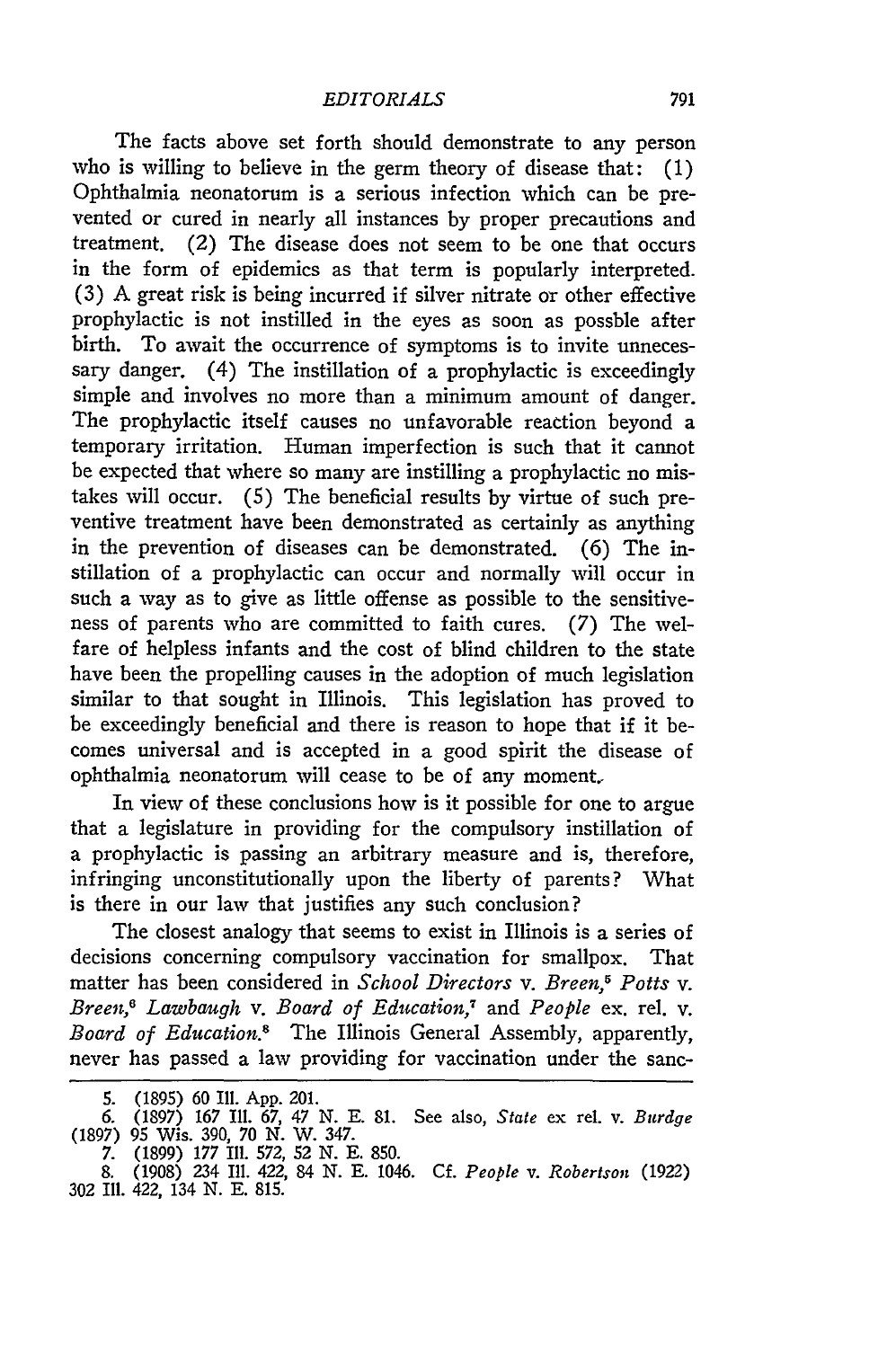tion of a penalty, nor has it ever passed a law directing any administrative board or official to issue such an order in the case of an epidemic. The first three cases arose under an order of the State Board of Health to deny admission to the public schools unless the pupil had been vaccinated. In the *Lawbaugh* case in addition to this fact the city council had formed a local board of health and had provided that this board might suspend a pupil who failed to obtain a certificate of vaccination. The result of the first two cases is most clearly expressed by Judge Carter in *Potts v. Breen.* There the decision was that the Board of Health lacked the power to make such a regulation. The General Assembly had conferred upon the Board of Health no such specific power but general powers such as "the general supervision of the interests of the health and life of the citizens of the state," and the making of regulations to preserve the same. These general provisions were included among certain more specific powers such as quarantine and the registration of births and deaths. The reasoning was that the general terms must be construed in relation to the more specific provisions. Accordingly there was no decision that general legislation providing for vaccination for smallpox under penalty for non-compliance was unconstitutional. Judge Carter specifically stated that "that question is not involved here." It is true, however, that in the first two cases and in the *Lawbaugh* case there is discussion to the effect that a regulation by an administrative board requiring vaccination as a condition to the admission to, a public school would be unreasonable and arbitrary unless the disease was prevalent or threatened the particular community.

In the last case cited, supra, an ordinance of the City of Chicago excluded from public schools all who had not been vaccinated for smallpox. This ordinance was declared to be void even though the legislature had given the city council the power to "make all regulations which may be necessary or expedient for the promotion of health or the suppression of disease." The Supreme Court of Illinois, however, stated that the legislature had enacted no statute which required vaccination and that it had conferred no such power on the City of Chicago. Particular emphasis, however, was placed on the argument that the ordinance was void because it was not a reasonable measure and not a necessary means for preserving the public health. There was no epidemic in Chicago at that time, and the court seemed to assume that a certain amount of smallpox was to be expected in a large city. The court failed to explain why the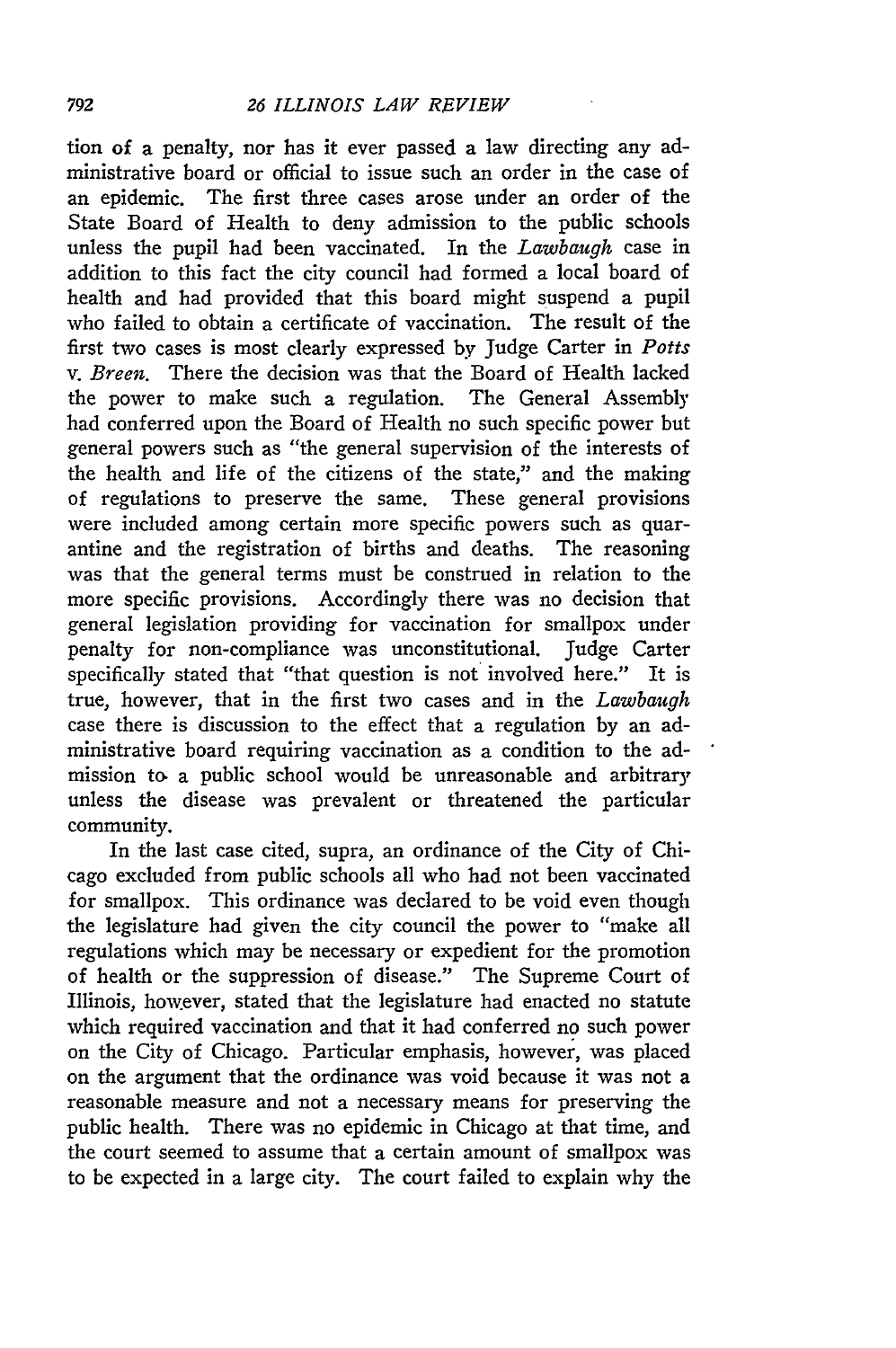city council did not have the power it assumed to exercise on the theory that such an ordinance, if not necessary, was at least expedient. This decision, therefore, cannot be commended as being very progressive but nevertheless it still remains true that, so far as is known, no Illinois court has ever held unconstitutional a statute requiring the vaccination of human beings. That particular question has never been presented in Illinois.

On the other hand it is well known that in 1904 the Supreme Court of the United States decided in *Jacobson v. Massachusetts9* that a state law requiring under penalty vaccination for smallpox whenever a local board of health determined that such was necessary for the public health was not offensive to the Fourteenth Amendment. This is in accord with several state decisions. Indeed no known decision in any state has ever held such a law to be unconstitutional.<sup>10</sup>

The Supreme Court of Connecticut in *Gould v. Gould"* held valid a statute which forbade the intermarriage or the cohabitation of a man and woman, where either of them was an epileptic, provided the woman was under forty-five. Proposals to operate upon certain types of human being to prevent procreation have been the subject of some debate and difference of judicial opinion. The Supreme Court of Michigan has held that it is constitutional to provide for the sterilization of mental defectives for eugenical purposes,12 and within recent years the Supreme Court of the United States has held that a Virginia statute providing for the operation

Some courts have decided that laws providing for routine vaccination as a condition to admission to public schools are constitutional even though as a condition to admission to public schools are constitutional even though there was no claim that there was an epidemic: *Abeel v. Clark* (1890) 84 Cal. 226, 24 Pac. 383; In re Walters (1895) 84 Hun (N. Y.) 457, 32<br>N. Y. Supp. 322; Bissell v. Davidson (1894) 65 Conn. 183, 32 Atl. 348;<br>Matter of Rebenack (1895) 62 Mo. App. 8. In State v. Hay (1900) 126 N. C. 999, 35 N. E. 459, it is not clear that there was an epidemic.

**1O** See the citations in the *Jacobson* case (1904) 197 U. **S.** 11, 16, 21, 33. 11. (1905) 78 Conn. 242, 61 Atl. 604.

*12. Smith v. Wayne Probate Judge* (1925) 231 Mich. 409, 204 *N.* W. 140, 40 A. L. R. 515 (note). See an excellent review of this decision by Professor Burke Shartel (1926) 16 Journal Cr. Law and Crim. 537 (1925), 24 Mich. Law Rev. 1.

<sup>9. (1904) 197</sup> U. **S.** 11, 25 Sup. Ct. 358. The board of health made a finding that smallpox was prevalent in the community "to some extent" and "still continues to increase." This is hardly a statement that there was an epidemic, but it is a conclusion that there was danger of an epidemic and therefore that a medical necessity for vaccination existed. Such was not true in the cases arising in Illinois except *People v. Board of Education,* supra, note 8.